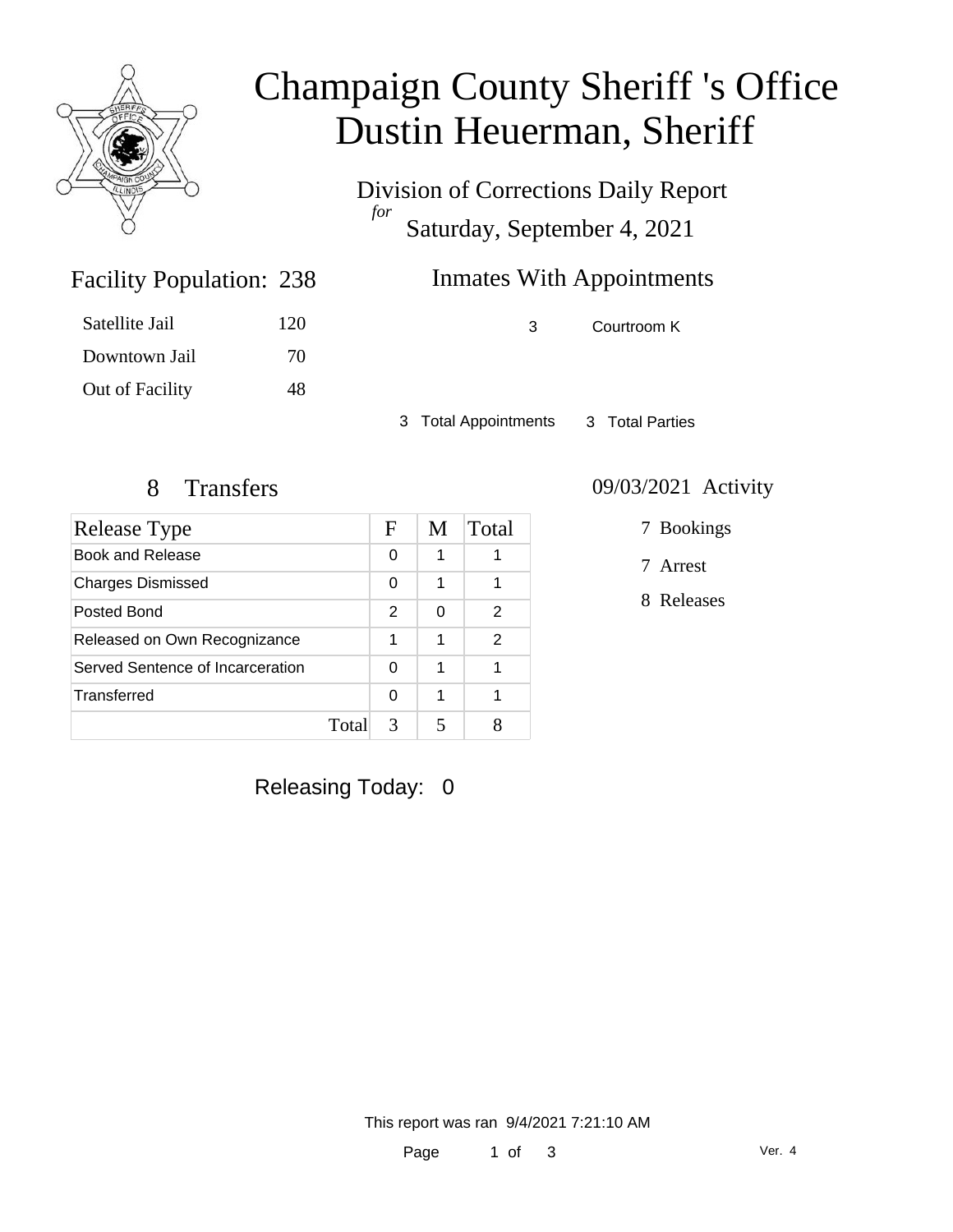

# Champaign County Sheriff 's Office Dustin Heuerman, Sheriff

Division of Corrections Daily Report *for* Saturday, September 4, 2021

#### Custody Status Count

- Civil Sentenced CCCC 1
- Electronic Home Dentention 16
	- Felony Arraignment 8
		- Felony Other 5
	- Felony Pre-Sentence 5
		- Felony Pre-Trial 145
	- Felony Pre-Trial DUI 1
	- Felony Sentenced CCSO 7
	- Felony Sentenced IDOC 30
		- Misdemeanor Pre-Trial 2
			- Petition to Revoke 5
			- Remanded to DHS 13
				- Total 238

This report was ran 9/4/2021 7:21:10 AM